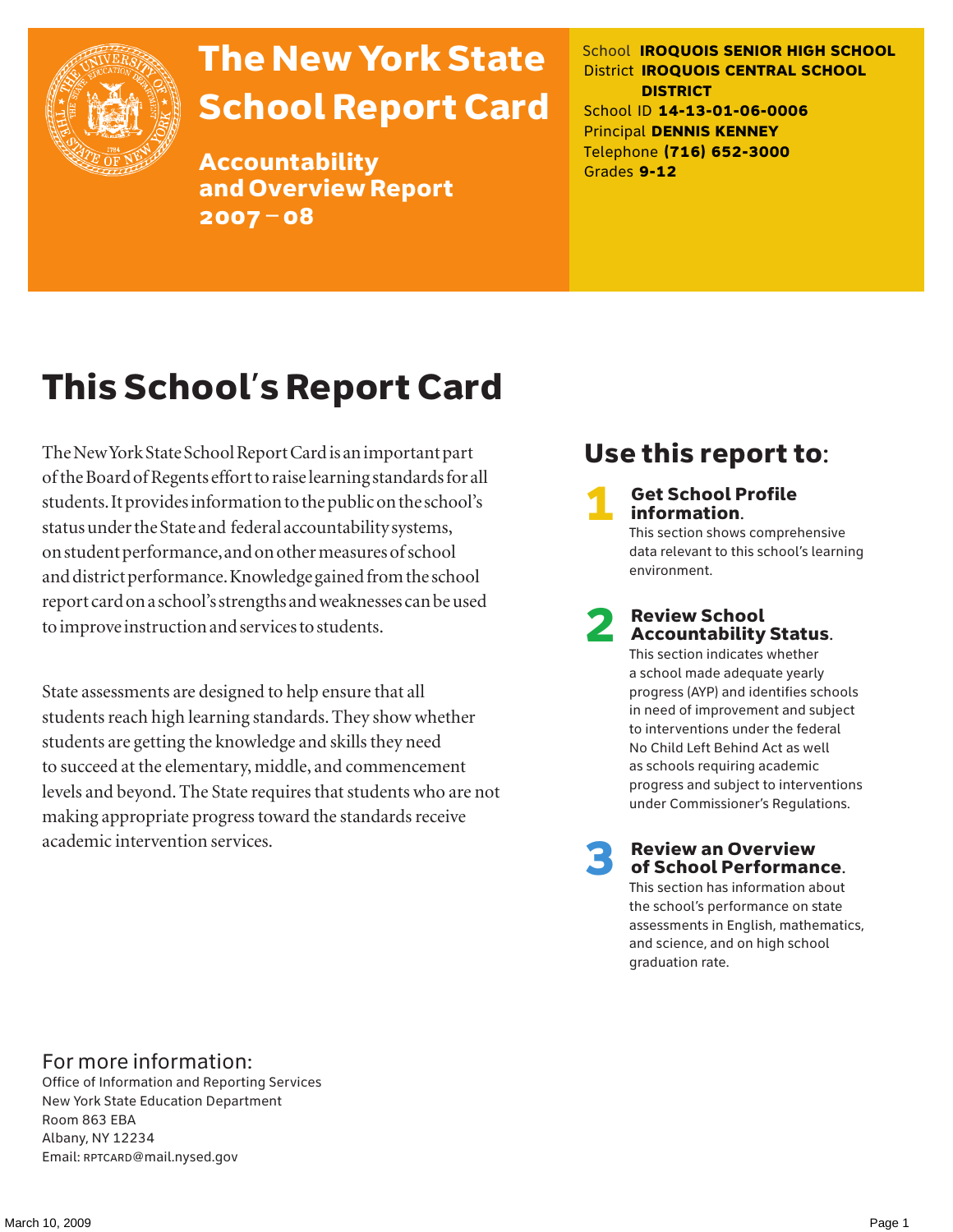### School Profile

This section shows comprehensive data relevant to this school's learning environment, including information about enrollment, average class size, and teacher qualifications.

### Enrollment

|                            | $2005 - 06$ | 2006-07     | $2007 - 08$ |
|----------------------------|-------------|-------------|-------------|
| Pre-K                      | 0           | 0           | 0           |
| Kindergarten               | 0           | 0           | 0           |
| Grade 1                    | 0           | 0           | 0           |
| Grade 2                    | 0           | 0           | 0           |
| Grade 3                    | 0           | 0           | 0           |
| Grade 4                    | 0           | 0           | 0           |
| Grade 5                    | 0           | 0           | 0           |
| Grade 6                    | 0           | 0           | 0           |
| <b>Ungraded Elementary</b> | 0           | $\mathbf 0$ | 0           |
| Grade 7                    | 0           | 0           | 0           |
| Grade 8                    | 0           | 0           | 0           |
| Grade 9                    | 241         | 276         | 249         |
| Grade 10                   | 278         | 232         | 273         |
| Grade 11                   | 255         | 283         | 238         |
| Grade 12                   | 240         | 257         | 282         |
| <b>Ungraded Secondary</b>  | 0           | 0           | 0           |
| Total K-12                 | 1014        | 1048        | 1042        |

### Enrollment Information

*Enrollment* counts are as of Basic Educational Data System (BEDS) day, which is typically the first Wednesday of October of the school year. Students who attend BOCES programs on a part-time basis are included in a school's enrollment. Students who attend BOCES on a full-time basis or who are placed full time by the district in an out-of-district placement are not included in a school's enrollment. Students classified by schools as "pre-first" are included in first grade counts.

### Average Class Size

|                       | $2005 - 06$ | $2006 - 07$ | $2007 - 08$ |
|-----------------------|-------------|-------------|-------------|
| <b>Common Branch</b>  |             |             |             |
| Grade 8               |             |             |             |
| English               |             |             |             |
| <b>Mathematics</b>    |             |             |             |
| Science               |             |             |             |
| Social Studies        |             |             |             |
| Grade 10              |             |             |             |
| English               | 24          | 26          | 26          |
| <b>Mathematics</b>    | 22          | 19          | 19          |
| Science               | 23          | 22          | 22          |
| <b>Social Studies</b> | 23          | 24          | 24          |

### Average Class Size Information

*Average Class Size* is the total registration in specified classes divided by the number of those classes with registration. *Common Branch* refers to self-contained classes in Grades 1–6.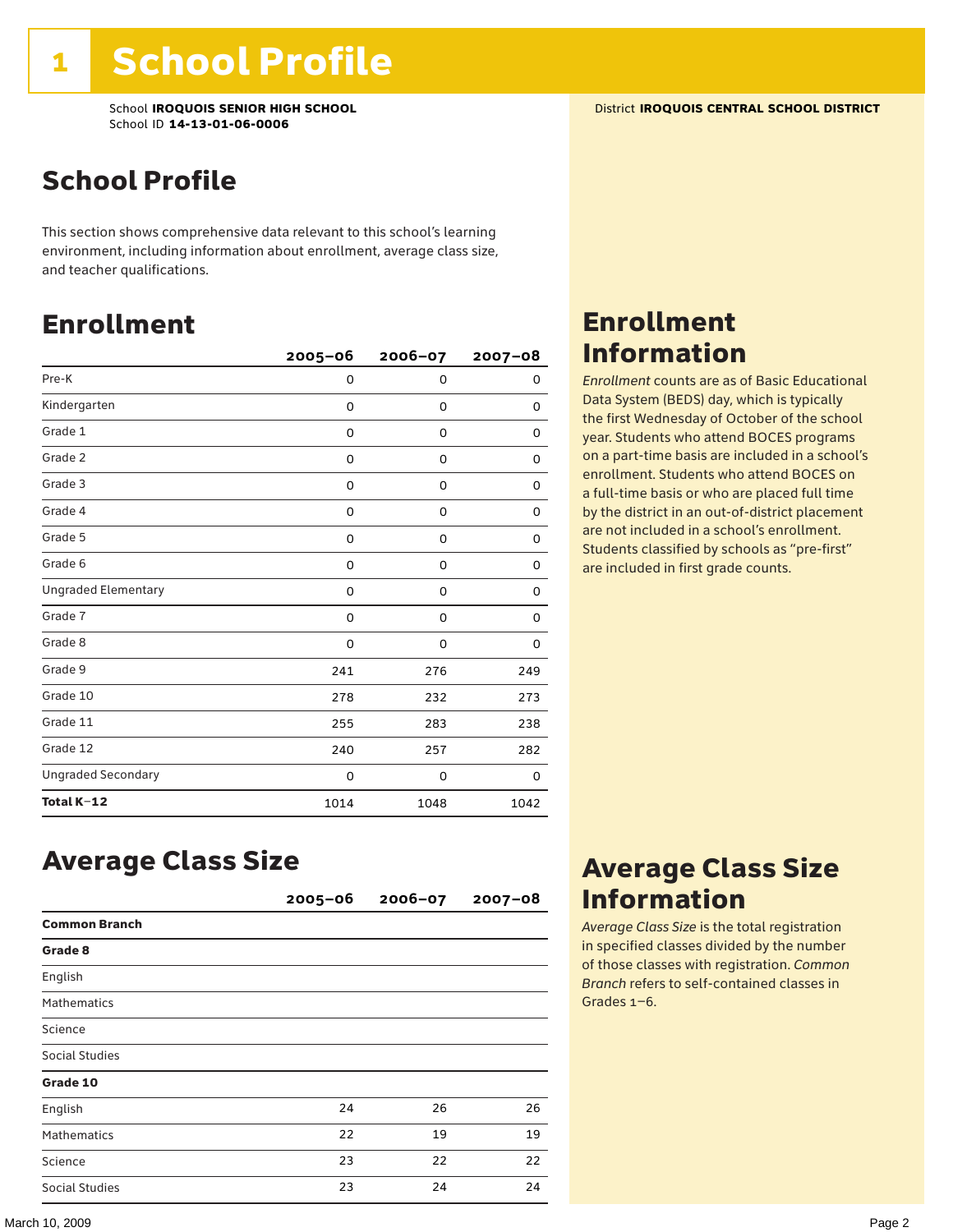School **IROQUOIS SENIOR HIGH SCHOOL** District **IROQUOIS CENTRAL SCHOOL DISTRICT** School ID **14-13-01-06-0006**

### Demographic Factors

|                                                    |              | $2005 - 06$ |              | 2006-07 |      | 2007-08 |  |
|----------------------------------------------------|--------------|-------------|--------------|---------|------|---------|--|
|                                                    | #            | %           | #            | %       | #    | %       |  |
| Eligible for Free Lunch                            | 45           | 4%          | 53           | 5%      | 55   | 5%      |  |
| Reduced-Price Lunch                                | 31           | 3%          | 50           | 5%      | 56   | 5%      |  |
| Student Stability*                                 |              | 98%         |              | 96%     |      | 99%     |  |
| Limited English Proficient                         | 0            | 0%          | 0            | 0%      | 0    | 0%      |  |
| <b>Racial/Ethnic Origin</b>                        |              |             |              |         |      |         |  |
| American Indian or Alaska Native                   | $\mathbf{1}$ | 0%          | $\mathbf{1}$ | 0%      | 1    | 0%      |  |
| <b>Black or African American</b>                   | 3            | 0%          | 4            | 0%      | 9    | 1%      |  |
| Hispanic or Latino                                 | 5            | 0%          | 7            | 1%      | 4    | 0%      |  |
| Asian or Native<br>Hawaiian/Other Pacific Islander | 3            | 0%          | 4            | 0%      | 5    | 0%      |  |
| White                                              | 1002         | 99%         | 1032         | 98%     | 1023 | 98%     |  |
| Multiracial**                                      | N/A          | N/A         | 0            | 0%      | 0    | 0%      |  |

\* Available only at the school level.

\*\* Multiracial enrollment data were not collected statewide in the 2005-06 school year.

### Attendance and Suspensions

|                            |   | $2004 - 05$   |    | $2005 - 06$ |    | $2006 - 07$ |  |
|----------------------------|---|---------------|----|-------------|----|-------------|--|
|                            | # | $\frac{0}{6}$ | #  | $\%$        | #  | %           |  |
| Annual Attendance Rate     |   | 96%           |    | 96%         |    | 95%         |  |
| <b>Student Suspensions</b> |   | በ%            | 29 | 3%          | 40 | 4%          |  |

### Demographic Factors Information

*Eligible for Free Lunch* and *Reduced*-*Price Lunch* percentages are determined by dividing the number of approved lunch applicants by the Basic Educational Data System (BEDS) enrollment in full-day Kindergarten through Grade 12. *Eligible for Free Lunch* and *Limited English Proficient* counts are used to determine *Similar Schools* groupings within a *Need*/*Resource Capacity* category. *Student Stability* is the percentage of students in the highest grade in a school who were also enrolled in that school at any time during the previous school year. (For example, if School A, which serves Grades 6–8, has 100 students enrolled in Grade 8 this year, and 92 of those 100 students were also enrolled in School A last year, the stability rate for the school is 92 percent.)

### Attendance and Suspensions Information

*Annual Attendance Rate* is determined by dividing the school's total actual attendance by the total possible attendance for a school year. A school's actual attendance is the sum of the number of students in attendance on each day the school was open during the school year. Possible attendance is the sum of the number of enrolled students who should have been in attendance on each day the school was open during the school year. *Student Suspension* rate is determined by dividing the number of students who were suspended from school (not including in-school suspensions) for one full day or longer anytime during the school year by the Basic Educational Data System (BEDS) day enrollments for that school year. A student is counted only once, regardless of whether the student was suspended one or more times during the school year.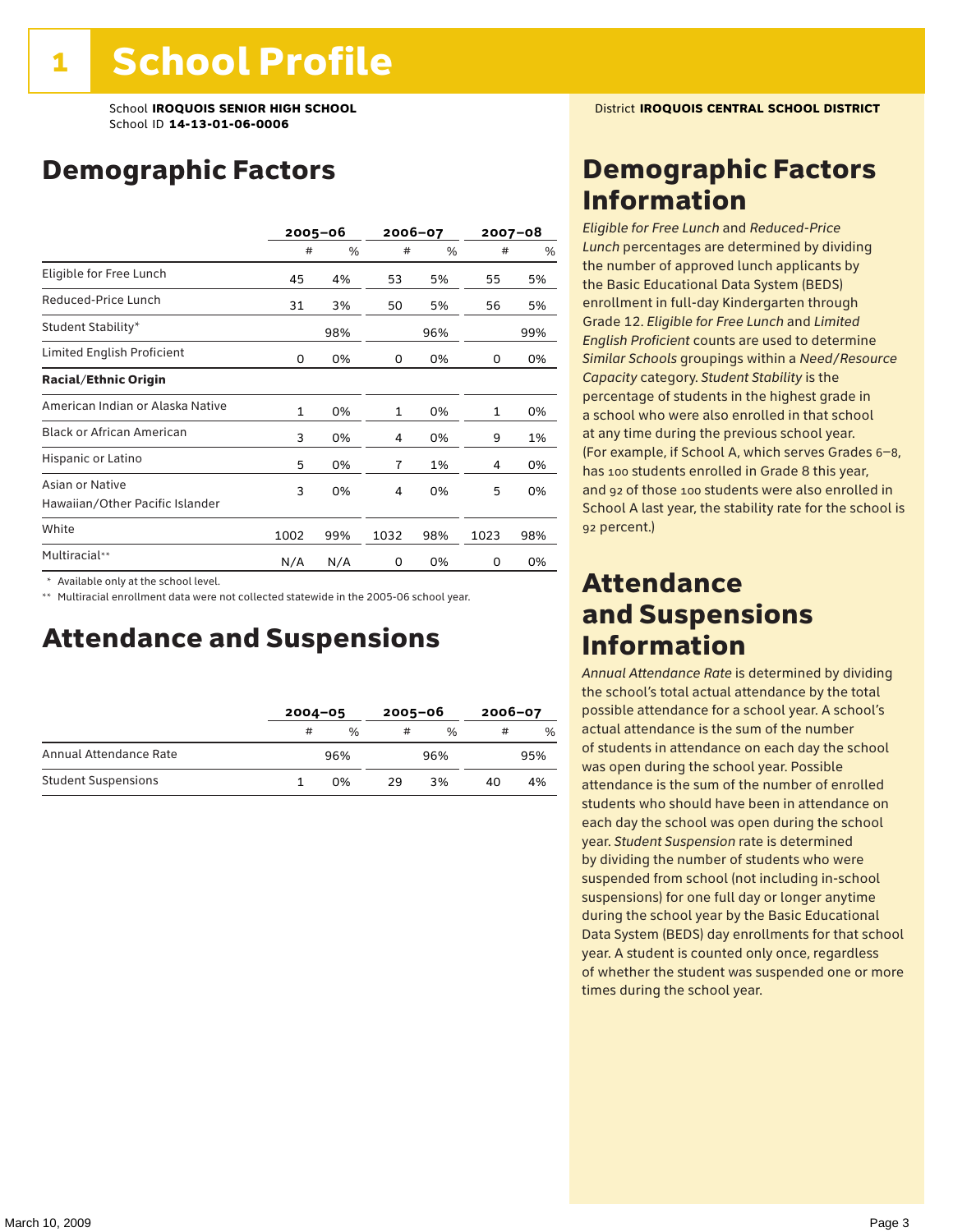### Teacher Qualifications

|                                                                        | $2005 - 06$ | $2006 - 07$ | $2007 - 08$ |
|------------------------------------------------------------------------|-------------|-------------|-------------|
| <b>Total Number of Teachers</b>                                        | 61          | 66          | 67          |
| Percent with No Valid<br>Teaching Certificate                          | 0%          | 0%          | 0%          |
| Percent Teaching Out<br>of Certification                               | 0%          | 0%          | 0%          |
| Percent with Fewer Than<br>Three Years of Experience                   | 8%          | 11%         | 13%         |
| Percentage with Master's Degree<br>Plus 30 Hours or Doctorate          | 8%          | 6%          | 6%          |
| <b>Total Number of Core Classes</b>                                    | 259         | 269         | 297         |
| Percent Not Taught by<br><b>Highly Qualified Teachers</b>              | 0%          | 0%          | 0%          |
| <b>Total Number of Classes</b>                                         | 289         | 316         | 320         |
| Percent Taught by Teachers Without<br><b>Appropriate Certification</b> | 0%          | 1%          | 1%          |

### Teacher Turnover Rate

|                                                                       | $2004 - 05$ | 2005-06 | $2006 - 07$ |
|-----------------------------------------------------------------------|-------------|---------|-------------|
| Turnover Rate of Teachers with Fewer<br>than Five Years of Experience | 17%         | በ%      | 25%         |
| Turnover Rate of All Teachers                                         | 9%          | 15%     | 12%         |

## Staff Counts

|                                       | $2005 - 06$ | $2006 - 07$ | $2007 - 08$ |
|---------------------------------------|-------------|-------------|-------------|
| <b>Total Other Professional Staff</b> |             |             |             |
| Total Paraprofessionals*              | N/A         | N/A         | N/A         |
| <b>Assistant Principals</b>           |             |             |             |
| Principals                            |             |             |             |

\* Not available at the school level.

## Teacher Qualifications Information

The *Percent Teaching Out of Certification* is the percent doing so more than on an incidental basis; that is, the percent teaching for more than five periods per week outside certification.

*Core Classes* are primarily K-6 common branch, English, mathematics, science, social studies, art, music, and foreign languages. The number of K-6 common branch core classes is multiplied by five so that these core class counts are weighted the same as counts for middle- and secondary-level teachers who report five classes per day. To be *Highly Qualified*, a teacher must have at least a Bachelor's degree, be certified to teach in the subject area, and show subject matter competency.

### Teacher Turnover Rate Information

*Teacher Turnover Rate* for a specified school year is the number of teachers in that school year who were not teaching in the following school year divided by the number of teachers in the specified school year, expressed as a percentage.

### Staff Counts Information

*Other Professionals* includes administrators, guidance counselors, school nurses, psychologists, and other professionals who devote more than half of their time to non-teaching duties. Teachers who are shared between buildings within a district are reported on the district report only.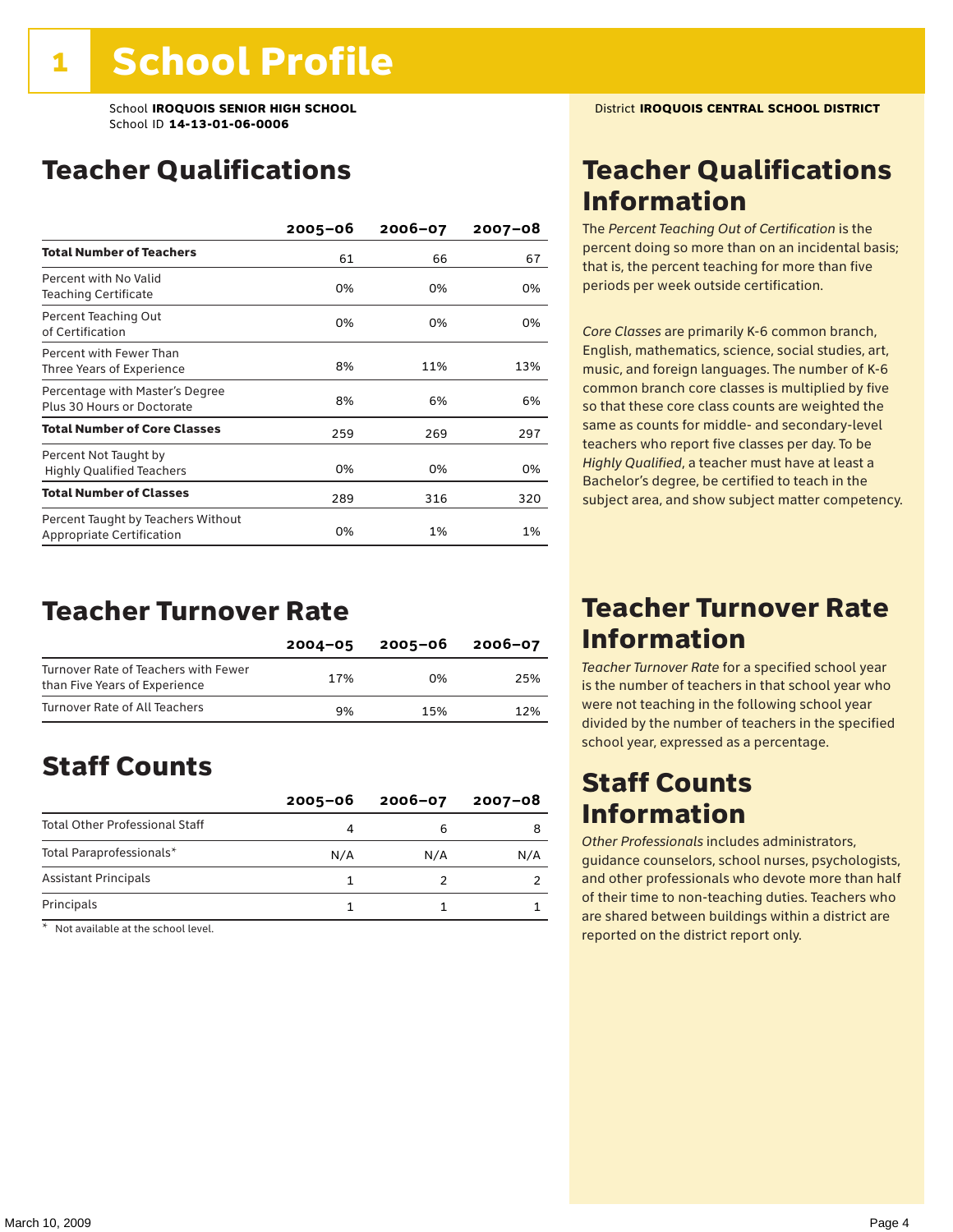### Understanding How Accountability Works in New York State

The federal No Child Left Behind (NCLB) Act requires that states develop and report on measures of student proficiency in 1) English language arts (ELA), in 2) mathematics, and on 3) a third indicator. In New York State in 2007–08, the third indicator is science at the elementary/middle level and graduation rate at the secondary level. Schools or districts that meet predefined goals on these measures are making Adequate Yearly Progress (AYP).



For more information about accountability in New York State, visit: www.emsc.nysed.gov/irts/accountability/home.shtml

#### 1 English Language Arts (ELA)

To make AYP in ELA, every accountability group must make AYP. For a group to make AYP, it must meet the participation *and* the performance criteria.

#### A Participation Criterion

At the elementary/middle level, 95 percent of Grades 3–8 students enrolled during the test administration period in each group with 40 or more students must be tested on the New York State Testing Program (NYSTP) in ELA or, if appropriate, the New York State English as a Second Language Achievement Test (NYSESLAT), or the New York State Alternate Assessment (NYSAA) in ELA. At the secondary level, 95 percent of seniors in 2007–08 in each accountability group with 40 or more students must have taken an English examination that meets the students' graduation requirement.

#### B Performance Criterion

At the elementary/middle level, the Performance Index (PI) of each group with 30 or more continuously enrolled tested students must equal or exceed its Effective Annual Measurable Objective (AMO) or the group must make Safe Harbor. (NYSESLAT is used only for participation.) At the secondary level, the PI of each group in the 2004 cohort with 30 or more members must equal or exceed its Effective AMO or the group must make Safe Harbor. To make Safe Harbor, the PI of the group must equal or exceed its Safe Harbor Target and the group must qualify for Safe Harbor using the third indicator, science or graduation rate.

#### 2 Mathematics

The same criteria for making AYP in ELA apply to mathematics. At the elementary/middle level, the measures used to determine AYP are the NYSTP and the NYSAA in mathematics. At the secondary level, the measures are mathematics examinations that meet the students' graduation requirement.

#### 3 Third Indicator

In addition to English language arts and mathematics, the school must also make AYP in a third area of achievement. This means meeting the criteria in science at the elementary/middle level and the criteria in graduation rate at the secondary level.

Elementary/Middle-Level Science: To make AYP, the All Students group must meet the participation criterion *and* the performance criterion.

#### A Participation Criterion

Eighty percent of students in Grades 4 and/or 8 enrolled during the test administration period in the All Students group, if it has 40 or more students, must be tested on an accountability measure. In Grade 4, the measures are the Grade 4 elementary-level science test and the Grade 4 NYSAA in science. In Grade 8 science, the measures are the Grade 8 middle-level science test, Regents science examinations, and the Grade 8 NYSAA in science.

#### B Performance Criterion

The PI of the All Students group must equal or exceed the State Science Standard (100) or the Science Progress Target.

Qualifying for Safe Harbor in Elementary/Middle-Level ELA and Math: To qualify, the PI must equal or exceed the State Science Standard or the Science Progress Target in elementary/middle-level science for that group.

Secondary-Level Graduation Rate: For a school to make AYP in graduation rate, the percent of students in the 2003 graduation-rate total cohort in the All Students group earning a high school diploma by August 31, 2007 must equal or exceed the Graduation-Rate Standard (55%) or the Graduation-Rate Progress Target.

Qualifying for Safe Harbor in Secondary-Level ELA and Math: To qualify, the percent of the 2003 graduation-rate total cohort earning a local diploma by August 31, 2007 must equal or exceed the Graduation-Rate Standard (55%) or the Graduation-Rate Progress Target for that group.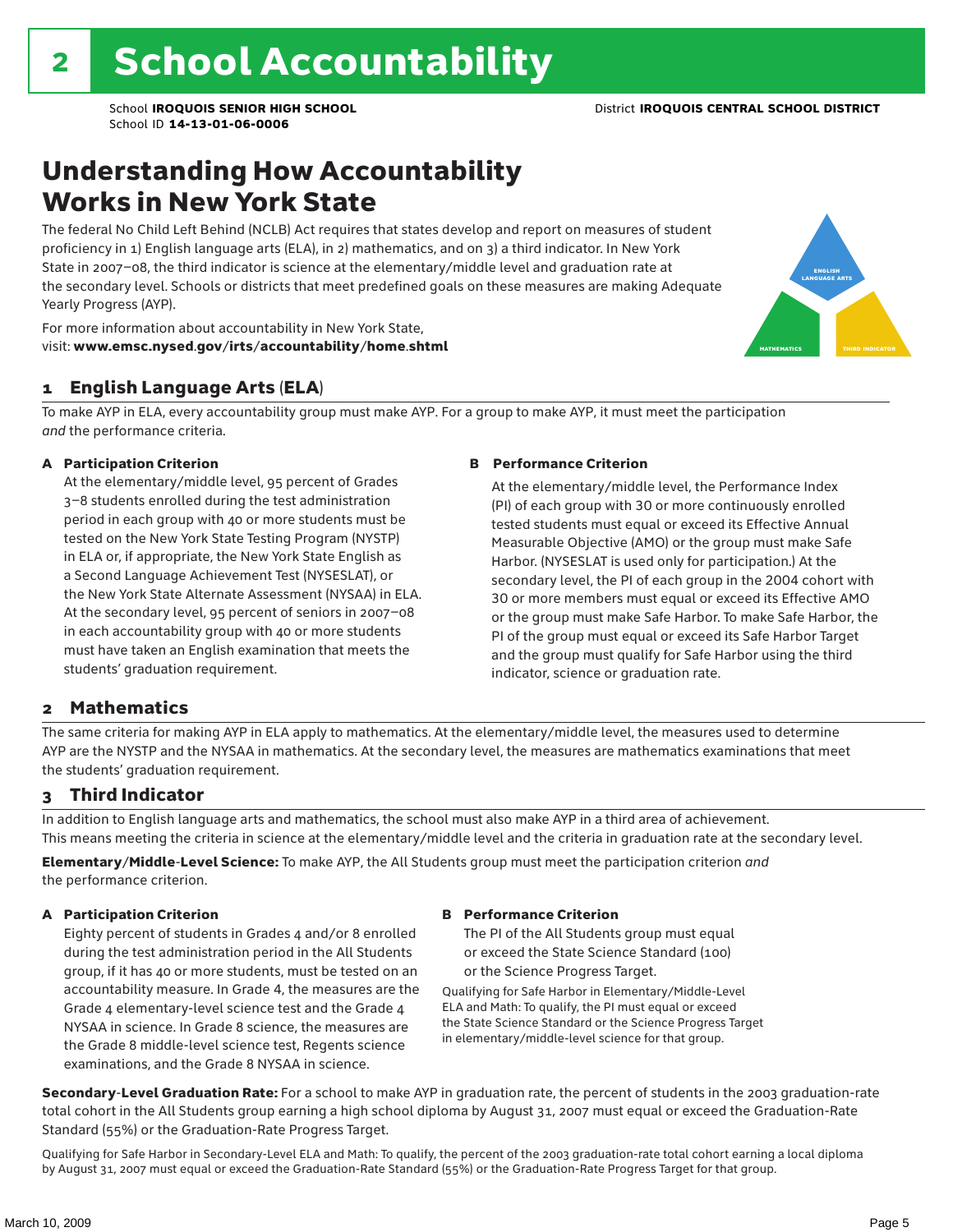## Useful Terms for Understanding Accountability

#### Accountability Cohort for English and Mathematics

The 2004 school accountability cohort consists of all students who first entered Grade 9 anywhere in the 2004–05 school year, and all ungraded students with disabilities who reached their seventeenth birthday in the 2004–05 school year, who were enrolled on October 3, 2007 and did not transfer to a diploma granting program. Students who earned a high school equivalency diploma or were enrolled in an approved high school equivalency preparation program on June 30, 2008, are not included in the 2004 school accountability cohort. The 2004 district accountability cohort consists of all students in each school accountability cohort plus students who transferred within the district after BEDS day plus students who were placed outside the district by the Committee on Special Education or district administrators and who met the other requirements for cohort membership. Cohort is defined in Section 100.2 (p) (16) of the Commissioner's Regulations.

#### Adequate Yearly Progress (AYP)

Adequate Yearly Progress (AYP) indicates satisfactory progress by a district or a school toward the goal of proficiency for all students.

#### Annual Measurable Objective (AMO)

The Annual Measurable Objective (AMO) is the Performance Index (PI) value that signifies that an accountability group is making satisfactory progress toward the goal that 100 percent of students will be proficient in the State's learning standards for English language arts and mathematics by 2013–14. The AMOs for each grade level will be increased as specified in CR100.2(p)(14) and will reach 200 in 2013–14. (See Effective AMO for further information.)

#### Continuously Enrolled Students

At the elementary/middle level, continuously enrolled students are those enrolled in the school or district on BEDS day (usually the first Wednesday in October) of the school year until the test administration period. At the secondary level, all students who meet the criteria for inclusion in the accountability cohort are considered to be continuously enrolled.

#### Effective Annual Measurable Objective (Effective AMO)

The Effective Annual Measurable Objective (Effective AMO) is the Performance Index (PI) value that each accountability group within a school or district is expected to achieve to make Adequate Yearly Progress (AYP). The Effective AMO is the lowest PI that an accountability group of a given size can achieve in a subject for the group's PI not to be considered significantly different from the AMO for that subject. If an accountability group's PI equals or exceeds the Effective AMO, it is considered to have made AYP. A more complete definition of Effective AMO and a table showing the PI values that each group size must equal or exceed to make AYP are available at www.emsc.nysed.gov/irts.

#### Graduation-Rate Total Cohort

This term is defined on the graduation-rate accountability page.

#### Performance Index (PI)

A Performance Index is a value from 0 to 200 that is assigned to an accountability group, indicating how that group performed on a required State test (or approved alternative) in English language arts, mathematics, or science. Student scores on the tests are converted to four performance levels, from Level 1 to Level 4. (See performance level definitions on the Overview Summary page.) At the elementary/middle level, the PI is calculated using the following equation:

100 × [(Count of Continuously Enrolled Tested Students Performing at Levels 2, 3, and 4 + the Count at Levels 3 and 4) ÷ Count of All Continuously Enrolled Tested Students]

At the secondary level, the PI is calculated using the following equation:

100 × [(Count of Cohort Members Performing at

Levels 2, 3, and 4 + the Count at Levels 3 and 4)  $\div$  Count of All Cohort Members]

A list of tests used to measure student performance for accountability is available at www.emsc.nysed.gov/irts.

#### Progress Target

For accountability groups below the State Standard in science or graduation rate, the Progress Target is an alternate method for making Adequate Yearly Progress (AYP) or qualifying for Safe Harbor in English language arts and mathematics based on improvement over the previous year's performance.

#### Safe Harbor

Safe Harbor provides an alternate means to demonstrate Adequate Yearly Progress (AYP) for accountability groups that do not achieve their Effective Annual Measurable Objectives (AMOs) in English or mathematics.

#### Safe Harbor Targets

The 2007–08 safe harbor targets were calculated using the following equation:

2006–07 PI + (200 – the 2006–07 PI) × 0.10

#### Science Progress Target

The elementary/middle-level 2007–08 Science Progress Target is calculated by adding one point to the 2006–07 PI. The 2008–09 Science Progress Target is calculated by adding one point to the 2007–08 PI. The 2007–08 target is provided for groups whose PI was below the State Science Standard in 2007–08.

#### Science Standard

The criterion value that represents a minimally satisfactory performance in science. In 2007–08, the State Science Standard at the elementary/middle level is a Performance Index (PI) of 100. The Commissioner may raise the State Science Standard at his discretion in future years.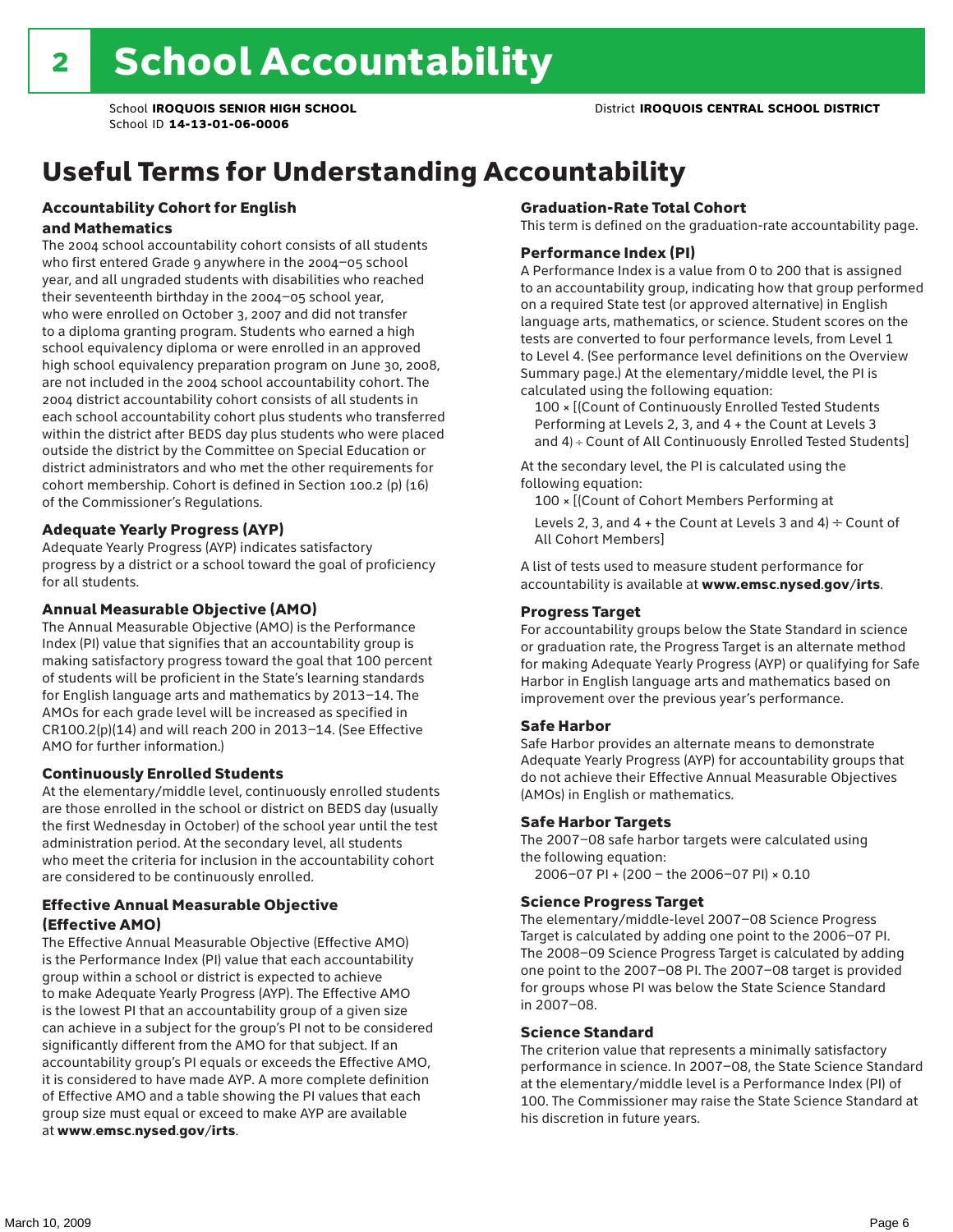## Understanding Your School Accountability Status

The list below defines the school status categories applied to each accountability measure under New York State's accountability system, which is divided into a Federal Title I component and a State component. Accountability measures for schools at the elementary/middle level are English language arts (ELA), mathematics, and science; at the secondary level, they are ELA, mathematics, and graduation rate. A school may be assigned a different status for different accountability measures. The overall status of a school is the status assigned to the school for the accountability measure with the most advanced designation in the hierarchy. If the school receives Title I funds, it is the most advanced designation in the Title I hierarchy, unless the school is in good standing under Title I but identified as SRAP under the State hierarchy. A school that does not receive Title I funding in a school year does not have a federal status in that year; however, all schools (except charter schools) receive a state status even if they do not receive Title I funding. Schools in improvement status under Title I must provide school choice for their students; those in need of improvement in year 2 and beyond must also provide Supplemental Education Services to eligible students. Other consequences for schools not in good standing can be found at: www.emsc.nysed.gov/irts/school-accountability/about.shtml.

| <b>Federal Title I Status</b><br>(Applies to all New York State schools receiving Title I funds)                                                                                                                                                                                                         | <b>New York State Status</b><br>(Applies to all New York State public schools except charter schools) |                                                                                                                                                                                                                                                                                                                 |  |  |  |
|----------------------------------------------------------------------------------------------------------------------------------------------------------------------------------------------------------------------------------------------------------------------------------------------------------|-------------------------------------------------------------------------------------------------------|-----------------------------------------------------------------------------------------------------------------------------------------------------------------------------------------------------------------------------------------------------------------------------------------------------------------|--|--|--|
| <b>School in Good Standing</b><br>Restructuring, Restructuring, Requiring Academic Progress, or as a School Under Registration Review.                                                                                                                                                                   |                                                                                                       | A school is considered to be in good standing if it has not been identified as a School in Need of Improvement, in Corrective Action, Planning for                                                                                                                                                              |  |  |  |
| School in Need of Improvement (Year 1)<br>A school that has not made AYP on the same accountability<br>measure for two consecutive years while receiving Title I funds<br>is considered a School in Need of Improvement (Year 1) for the<br>following year.                                              |                                                                                                       | <b>School Requiring Academic Progress (Year 1)</b><br>A school that has not made AYP on the same accountability<br>measure for two consecutive years is considered a School<br>Requiring Academic Progress (Year 1) for the following year.                                                                     |  |  |  |
| School in Need of Improvement (Year 2)<br>A School in Need of Improvement (Year 1) that does not make<br>AYP on the accountability measure for which it was identified<br>is considered a School in Need of Improvement (Year 2) for the<br>following year, if it continues to receive Title I funds.    |                                                                                                       | <b>School Requiring Academic Progress (Year 2)</b><br>A School Requiring Academic Progress (Year 1) that does not<br>make AYP on the accountability measure for which it was identified<br>is considered a School Requiring Academic Progress (Year 2) for<br>the following year.                               |  |  |  |
| <b>School in Corrective Action</b><br>A School in Need of Improvement (Year 2) that does not make<br>AYP on the accountability measure for which it was identified is<br>considered a School in Corrective Action for the following year,<br>if it continues to receive Title I funds.                   |                                                                                                       | <b>School Requiring Academic Progress (Year 3)</b><br>A School Requiring Academic Progress (Year 2) that does not<br>make AYP on the accountability measure for which it was identified<br>is considered a School Requiring Academic Progress (Year 3) for<br>the following year.                               |  |  |  |
| <b>School Planning for Restructuring</b><br>A School in Corrective Action that does not make AYP on the<br>accountability measure for which it was identified is considered<br>a School Planning for Restructuring for the following year, if it<br>continues to receive Title I funds.                  |                                                                                                       | <b>School Requiring Academic Progress (Year 4)</b><br>A School Requiring Academic Progress (Year 3) that does not<br>make AYP on the accountability measure for which it was identified<br>is considered a School Requiring Academic Progress (Year 4) for<br>the following year.                               |  |  |  |
| School Restructuring (Year 1)<br>A School Planning for Restructuring that does not make<br>AYP on the accountability measure for which it was identified is<br>considered a School Restructuring (Year 1) for the following year,<br>if it continues to receive Title I funds.                           |                                                                                                       | <b>School Requiring Academic Progress (Year 5 and above)</b><br>A School Requiring Academic Progress (Year 4 and above) that does not<br>make AYP on the accountability measure for which it was identified is<br>considered a School Requiring Academic Progress (Year 5 and above) for<br>the following year. |  |  |  |
| School Restructuring (Year 2 and above)<br>A School Restructuring (Year 1 and above) that does not make<br>AYP on the accountability measure for which it was identified<br>is considered a School Restructuring (Year 2 and above) for the<br>following year, if it continues to receive Title I funds. |                                                                                                       |                                                                                                                                                                                                                                                                                                                 |  |  |  |

Pending - A school's status is "Pending" if the school requires special evaluation procedures and they have not yet been completed.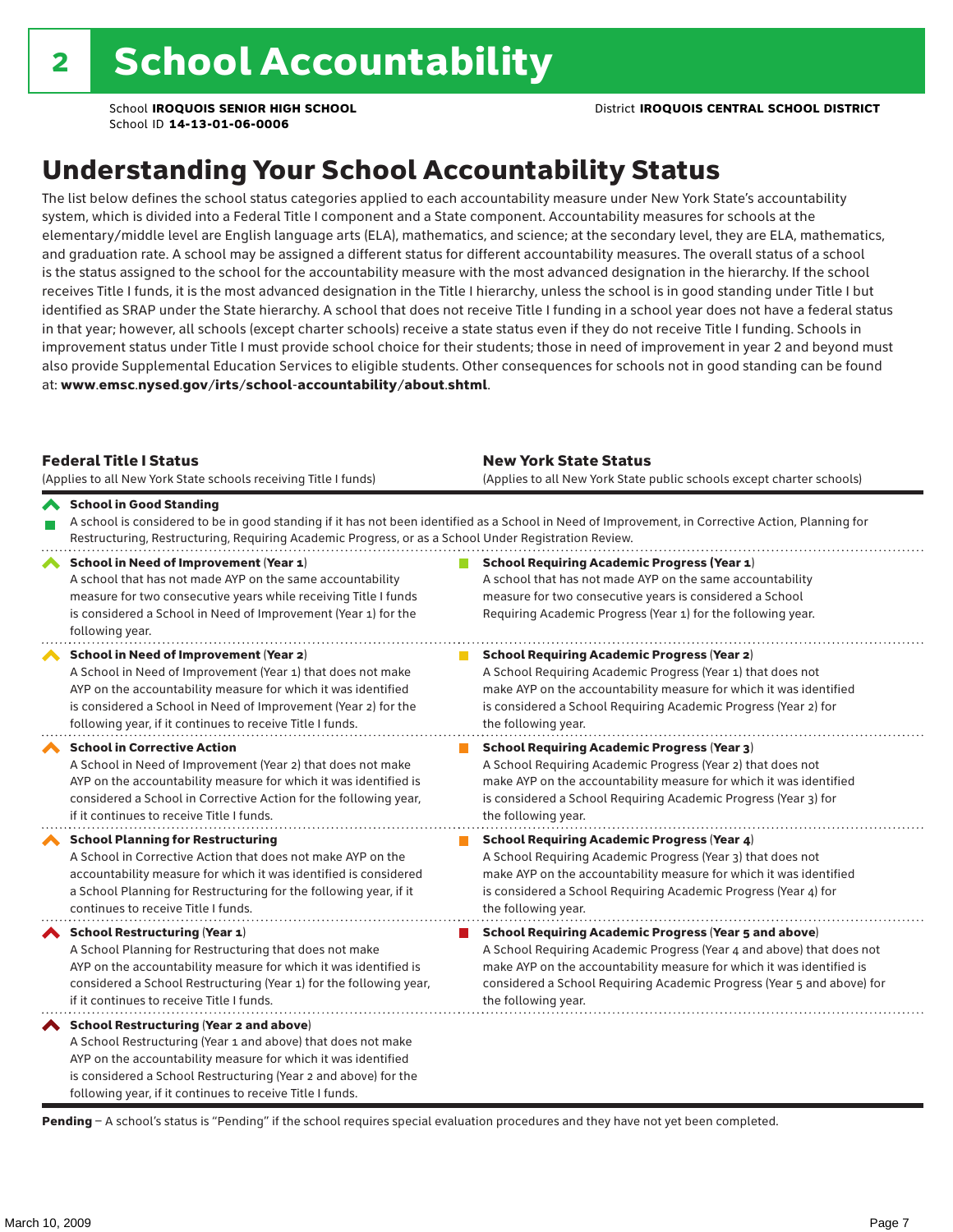# 2 School Accountability

School ID **14-13-01-06-0006**

### Summary

| <b>Overall Accountability</b> | <b>Good Standing</b>           |                                                         |                                       |  |  |  |  |
|-------------------------------|--------------------------------|---------------------------------------------------------|---------------------------------------|--|--|--|--|
| <b>Status (2008-09)</b>       | <b>Elementary/Middle Level</b> | <b>Secondary Level</b>                                  |                                       |  |  |  |  |
|                               | ELA                            | ELA                                                     | Good Standing                         |  |  |  |  |
|                               | Math                           | Math                                                    | Good Standing                         |  |  |  |  |
|                               | Science                        |                                                         | Graduation Rate <a> Good Standing</a> |  |  |  |  |
| <b>Title I Part A Funding</b> |                                | <b>Years the School Received Title I Part A Funding</b> |                                       |  |  |  |  |
|                               | $2006 - 07$                    | $2007 - 08$                                             | $2008 - 09$                           |  |  |  |  |
|                               | <b>YES</b>                     | <b>YES</b>                                              | <b>YES</b>                            |  |  |  |  |

#### On which accountability measures did this school make Adequate Yearly Progress (AYP) and which groups made AYP on each measure?

|                                                     | <b>Elementary/Middle Level</b> |             |         |               | <b>Secondary Level</b> |                        |  |  |
|-----------------------------------------------------|--------------------------------|-------------|---------|---------------|------------------------|------------------------|--|--|
|                                                     | English                        |             |         | English       |                        |                        |  |  |
| <b>Student Groups</b>                               | Language Arts                  | Mathematics | Science | Language Arts | Mathematics            | <b>Graduation Rate</b> |  |  |
| <b>All Students</b>                                 |                                |             |         | v             |                        | V                      |  |  |
| <b>Ethnicity</b>                                    |                                |             |         |               |                        |                        |  |  |
| American Indian or Alaska Native                    |                                |             |         |               |                        |                        |  |  |
| <b>Black or African American</b>                    |                                |             |         |               |                        |                        |  |  |
| Hispanic or Latino                                  |                                |             |         |               |                        |                        |  |  |
| Asian or Native Hawaiian/Other Pacific<br>Islander  |                                |             |         |               |                        |                        |  |  |
| White                                               |                                |             |         | V             |                        |                        |  |  |
| Multiracial                                         |                                |             |         |               |                        |                        |  |  |
| <b>Other Groups</b>                                 |                                |             |         |               |                        |                        |  |  |
| <b>Students with Disabilities</b>                   |                                |             |         |               |                        |                        |  |  |
| Limited English Proficient                          |                                |             |         |               |                        |                        |  |  |
| <b>Economically Disadvantaged</b>                   |                                |             |         |               |                        |                        |  |  |
| <b>Student groups making</b><br>AYP in each subject |                                |             |         | $\vee$ 2 of 2 | $\vee$ 2 of 2          | $\vee$ 1 of 1          |  |  |

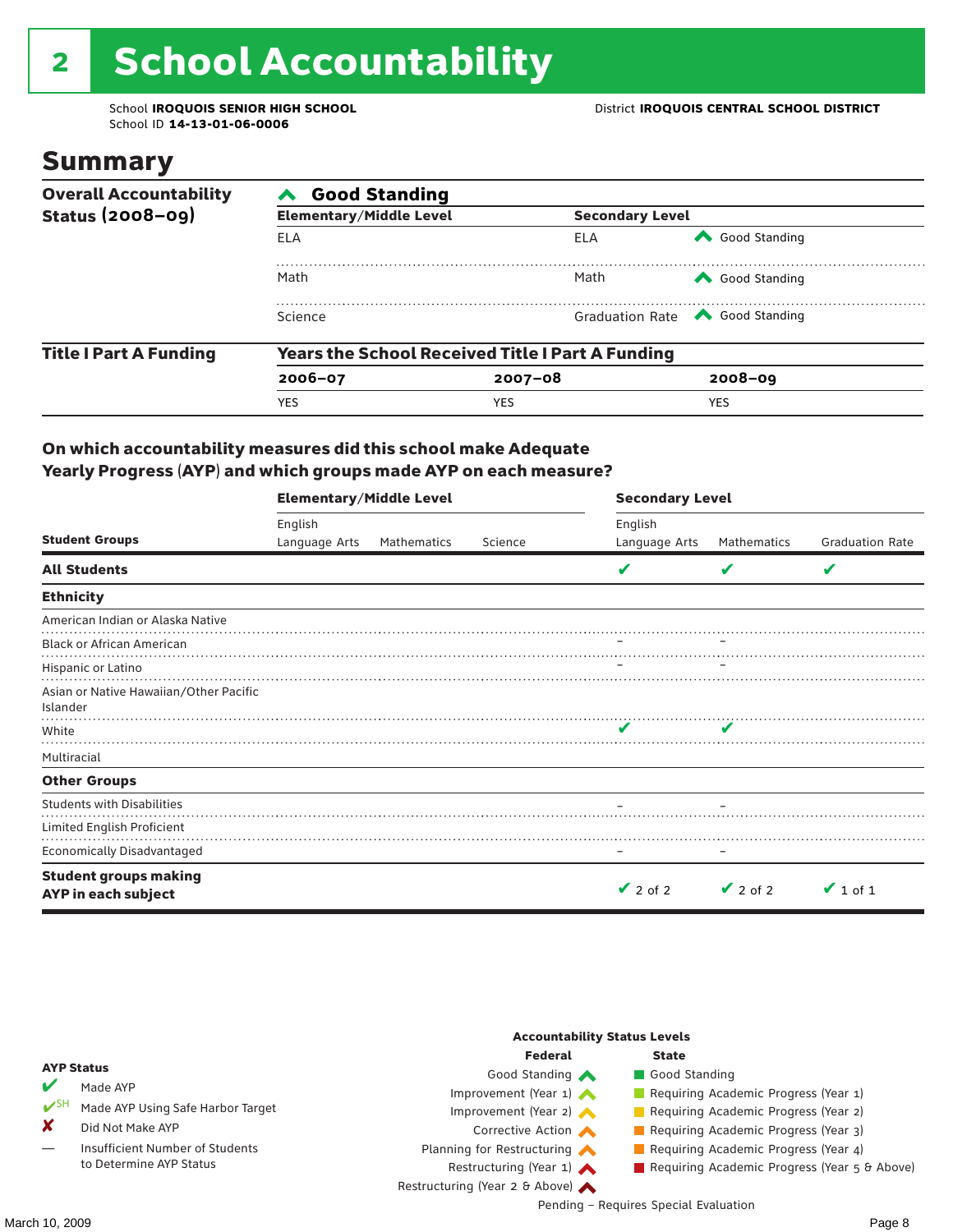## **Secondary-Level English Language Arts**

| <b>Accountability Status</b><br>for This Subject<br>$(2008 - 09)$ | ▰      | Good Standing                                          |
|-------------------------------------------------------------------|--------|--------------------------------------------------------|
| <b>Accountability Measures</b>                                    | 2 of 2 | Student groups making AYP in English language arts     |
|                                                                   |        | Made AYP                                               |
| <b>Prospective Status</b>                                         |        | This school will be in good standing in 2009-10. [101] |

#### How did students in each accountability group perform on **secondary-level English language arts accountability measures?**

|                                                          | Participation <sup>2</sup><br><b>AYP</b> |           |            | Test Performance <sup>3</sup> |             | <b>Performance Objectives</b> |                    |             |
|----------------------------------------------------------|------------------------------------------|-----------|------------|-------------------------------|-------------|-------------------------------|--------------------|-------------|
| <b>Student Group</b>                                     |                                          | Met       | Percentage | Met                           | Performance | Effective                     | Safe Harbor Target |             |
| (12th Graders: 2004 Cohort) <sup>1</sup>                 | <b>Status</b>                            | Criterion | Tested     | Criterion                     | Index       | AMO                           | $2007 - 08$        | $2008 - 09$ |
| <b>All Students (278:276)</b>                            | V                                        | V         | 100%       | V                             | 196         | 158                           |                    |             |
| <b>Ethnicity</b>                                         |                                          |           |            |                               |             |                               |                    |             |
| American Indian or Alaska Native<br>(0:0)                |                                          |           |            |                               |             |                               |                    |             |
| <b>Black or African American</b><br>(1:1)                |                                          |           |            |                               |             |                               |                    |             |
| Hispanic or Latino <sup>(1:1)</sup>                      |                                          |           |            |                               |             |                               |                    |             |
| Asian or Native Hawaiian/Other Pacific<br>Islander (0:0) |                                          |           |            |                               |             |                               |                    |             |
| White (276:274)                                          | $\mathbf{v}$                             | V         | 100%       | $\mathbf{v}$                  | 196         | 158                           |                    |             |
| Multiracial (0:0)                                        |                                          |           |            |                               |             |                               |                    |             |
| <b>Other Groups</b>                                      |                                          |           |            |                               |             |                               |                    |             |
| <b>Students with Disabilities</b><br>(23:24)             |                                          |           |            |                               |             |                               |                    |             |
| Limited English Proficient <sup>4</sup>                  |                                          |           |            |                               |             |                               |                    |             |
| (0:0)                                                    |                                          |           |            |                               |             |                               |                    |             |
| <b>Economically Disadvantaged</b>                        |                                          |           |            |                               |             |                               |                    |             |
| (18:18)                                                  |                                          |           |            |                               |             |                               |                    |             |
| <b>Final AYP Determination</b>                           | $\vee$ 2 of 2                            |           |            |                               |             |                               |                    |             |

#### **NOTES**

- <sup>1</sup> These data show the count of 12th graders in 2007–08 (used for Participation) followed by the count of students
- in the 2004 cohort (used for Performance).<br><sup>2</sup> Groups with fewer than 40 students in the 12th grade are not required to meet the participation criterion. If the participation rate of a group fell below 95 percent in 2007–08, the enrollment shown is the sum of 2006–07 and 2007–08 Grade 12 enrollments and the percent tested is the weighted average of the participation rates
- over those two years.  $^3$  For schools with fewer than 30 students in the 2004 cohort, data for 2003 and 2004 cohort members were combined to determine counts and PIs. For schools with 30 or more students in the 2004 cohort in the All Students
- group, groups with fewer than 30 students in the 2004 cohort are not required to meet the performance criterion. <sup>4</sup> If the count of LEP students is equal to or greater than 30, former LEP students are also included in the performance calculations.
- ‡ This student group did not make AYP in graduation rate; therefore, it did not qualify for Safe Harbor.
- Made AYP
- ✔SH Made AYP Using Safe Harbor Target
- X Did Not Make AYP
- Insufficient Number of Students to Determine AYP Status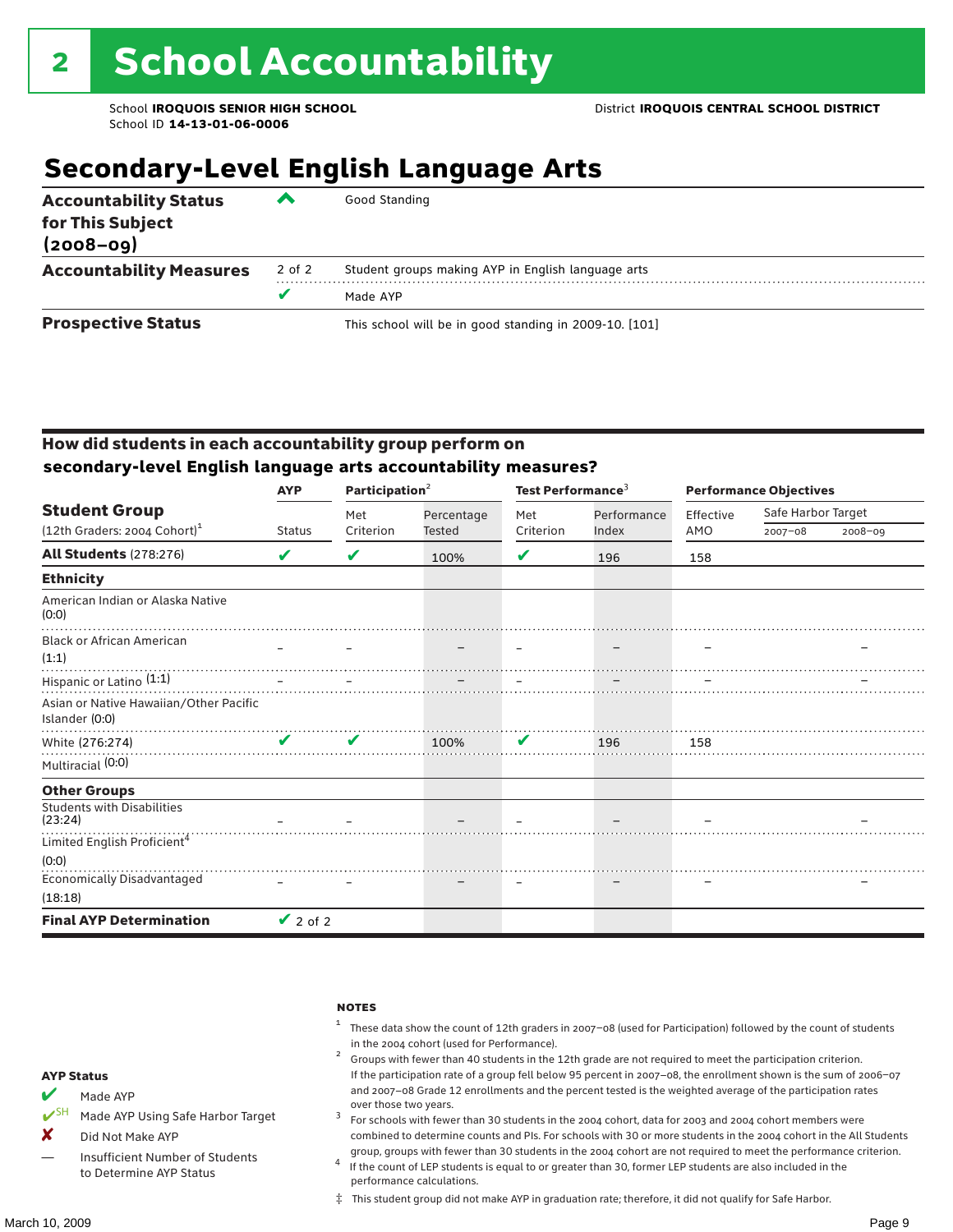## **Secondary-Level Mathematics**

| <b>Accountability Status</b><br>for This Subject<br>$(2008 - 09)$ | ‴      | Good Standing                                          |
|-------------------------------------------------------------------|--------|--------------------------------------------------------|
| <b>Accountability Measures</b>                                    | 2 of 2 | Student groups making AYP in mathematics               |
|                                                                   |        | Made AYP                                               |
| <b>Prospective Status</b>                                         |        | This school will be in good standing in 2009-10. [101] |

#### How did students in each accountability group perform on **secondary-level mathematics accountability measures?**

|                                                          | <b>AYP</b>    | Participation $2$ |            | Test Performance <sup>3</sup> |             | <b>Performance Objectives</b> |                    |             |
|----------------------------------------------------------|---------------|-------------------|------------|-------------------------------|-------------|-------------------------------|--------------------|-------------|
| <b>Student Group</b>                                     |               | Met               | Percentage | Met                           | Performance | Effective                     | Safe Harbor Target |             |
| (12th Graders: 2004 Cohort) <sup>1</sup>                 | <b>Status</b> | Criterion         | Tested     | Criterion                     | Index       | AMO                           | $2007 - 08$        | $2008 - 09$ |
| <b>All Students (278:276)</b>                            | V             | V                 | 100%       | V                             | 198         | 152                           |                    |             |
| <b>Ethnicity</b>                                         |               |                   |            |                               |             |                               |                    |             |
| American Indian or Alaska Native<br>(0:0)                |               |                   |            |                               |             |                               |                    |             |
| <b>Black or African American</b><br>(1:1)                |               |                   |            |                               |             |                               |                    |             |
| Hispanic or Latino <sup>(1:1)</sup>                      |               |                   |            |                               |             |                               |                    |             |
| Asian or Native Hawaiian/Other Pacific<br>Islander (0:0) |               |                   |            |                               |             |                               |                    |             |
| White (276:274)                                          | $\mathbf{v}$  | $\mathbf{v}$      | 100%       | $\mathbf{v}$                  | 198         | 152                           |                    |             |
| Multiracial (0:0)                                        |               |                   |            |                               |             |                               |                    |             |
| <b>Other Groups</b>                                      |               |                   |            |                               |             |                               |                    |             |
| <b>Students with Disabilities</b><br>(23:24)             |               |                   |            |                               |             |                               |                    |             |
| Limited English Proficient <sup>4</sup>                  |               |                   |            |                               |             |                               |                    |             |
| (0:0)                                                    |               |                   |            |                               |             |                               |                    |             |
| <b>Economically Disadvantaged</b>                        |               |                   |            |                               |             |                               |                    |             |
| (18:18)                                                  |               |                   |            |                               |             |                               |                    |             |
| <b>Final AYP Determination</b>                           | $\vee$ 2 of 2 |                   |            |                               |             |                               |                    |             |

#### **NOTES**

- <sup>1</sup> These data show the count of 12th graders in 2007–08 (used for Participation) followed by the count of students
- in the 2004 cohort (used for Performance).<br><sup>2</sup> Groups with fewer than 40 students in the 12th grade are not required to meet the participation criterion. If the participation rate of a group fell below 95 percent in 2007–08, the enrollment shown is the sum of 2006–07 and 2007–08 Grade 12 enrollments and the percent tested is the weighted average of the participation rates
- over those two years.  $^3$  For schools with fewer than 30 students in the 2004 cohort, data for 2003 and 2004 cohort members were combined to determine counts and PIs. For schools with 30 or more students in the 2004 cohort in the All Students
- group, groups with fewer than 30 students in the 2004 cohort are not required to meet the performance criterion. <sup>4</sup> If the count of LEP students is equal to or greater than 30, former LEP students are also included in the performance calculations.
- ‡ This student group did not make AYP in graduation rate; therefore, it did not qualify for Safe Harbor.

#### AYP Status

- Made AYP
- ✔SH Made AYP Using Safe Harbor Target
- X Did Not Make AYP
- Insufficient Number of Students to Determine AYP Status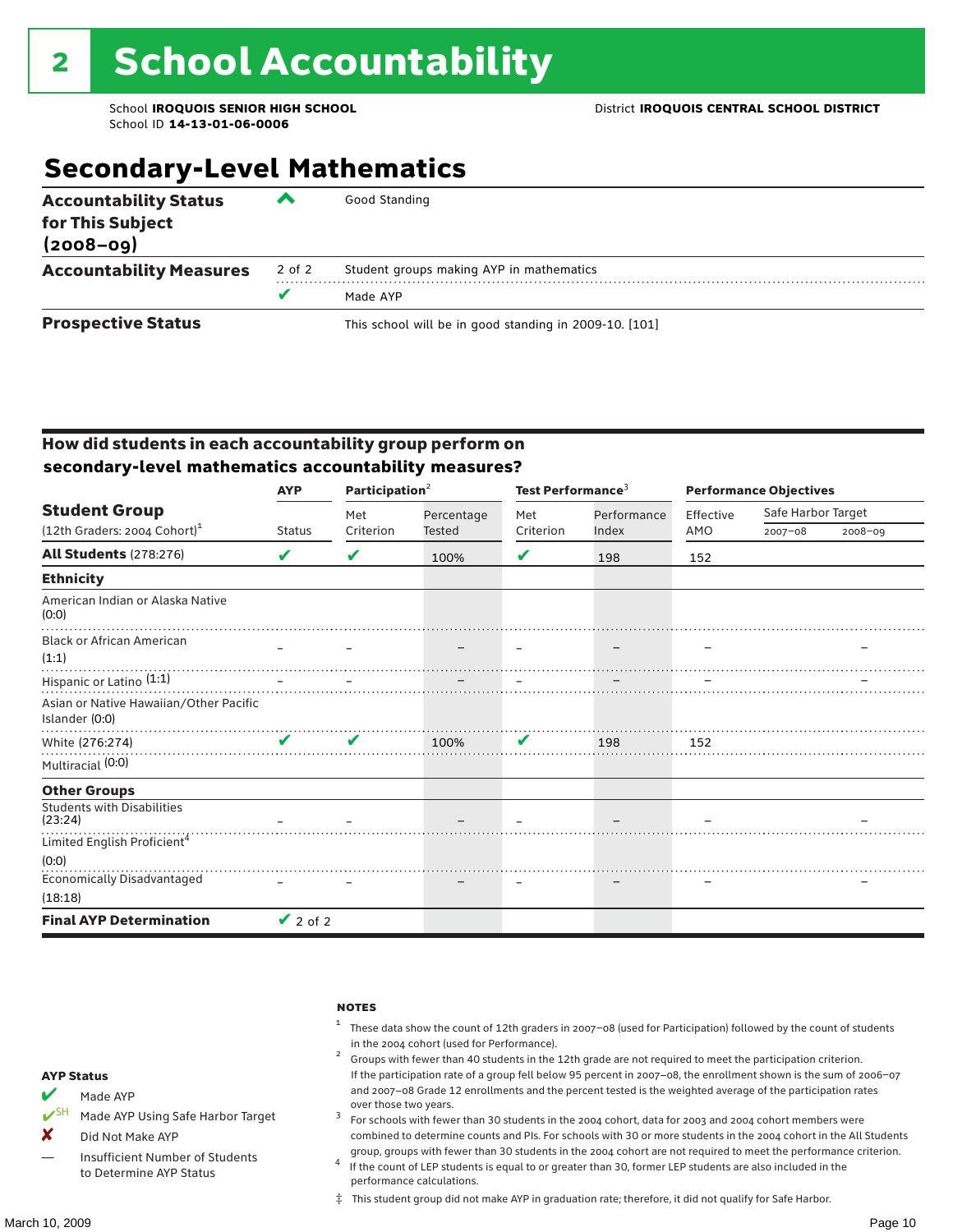# 2 School Accountability

School ID **14-13-01-06-0006**

### Graduation Rate

| <b>Accountability Status</b><br>for This Indicator<br>$(2008 - 09)$ | ‴      | Good Standing                                          |
|---------------------------------------------------------------------|--------|--------------------------------------------------------|
| <b>Accountability Measures</b>                                      | 1 of 1 | Student groups making AYP in graduation rate           |
|                                                                     | v      | Made AYP                                               |
| <b>Prospective Status</b>                                           |        | This school will be in good standing in 2009-10. [101] |

#### How did students in each accountability group perform on graduation rate accountability measures?

|                                                           |               | <b>Graduation</b> |                   | <b>Objectives</b> |         |                 |  |
|-----------------------------------------------------------|---------------|-------------------|-------------------|-------------------|---------|-----------------|--|
| <b>Student Group</b>                                      |               | Met               | Graduation        | State             |         | Progress Target |  |
| (Cohort Count) <sup>1</sup>                               | AYP           | Criterion         | Rate <sup>2</sup> | Standard          | 2007-08 | 2008-09         |  |
| <b>All Students (252)</b>                                 | V             | V                 | 94%               | 55%               |         |                 |  |
| <b>Ethnicity</b>                                          |               |                   |                   |                   |         |                 |  |
| American Indian or<br>Alaska Native (0)                   |               |                   |                   |                   |         |                 |  |
| <b>Black or African</b><br>American (0)                   |               |                   |                   |                   |         |                 |  |
| Hispanic or<br>Latino (2)                                 |               |                   | .                 |                   |         |                 |  |
| Asian or Native<br>Hawaiian/Other<br>Pacific Islander (2) |               |                   |                   |                   |         |                 |  |
| White (248)                                               |               | $\mathbf{v}$      | 94%               | 55%               |         |                 |  |
| Multiracial (0)                                           |               |                   |                   |                   |         |                 |  |
| <b>Other Groups</b>                                       |               |                   |                   |                   |         |                 |  |
| Students with<br>Disabilities (19)                        |               |                   |                   |                   |         |                 |  |
| <b>Limited English</b><br>Proficient <sup>3</sup> $(0)$   |               |                   |                   |                   |         |                 |  |
| Economically<br>Disadvantaged (4)                         |               |                   |                   |                   |         |                 |  |
| <b>Final AYP</b><br><b>Determination</b>                  | $\vee$ 1 of 1 |                   |                   |                   |         |                 |  |

### Information For a school or a district to make AYP in graduation

Graduation Rate

rate, the percentage of 2003 graduation-rate total cohort members earning a local or Regents diploma by August 31, 2007 for the "All Students" group must equal or exceed the Graduation-Rate Standard or the Graduation-Rate Progress Target for 2007–08.

The Graduation Rate Standard is the criterion value that represents a minimally satisfactory percentage of cohort members earning a local diploma. The State Graduation-Rate Standard for the 2003 cohort is 55 percent. The Commissioner may raise the Graduation-Rate Standard at his discretion in future years.

The 2007–08 Graduation-Rate Progress Target is calculated by adding one point to the percentage of the 2002 cohort earning a local or Regents diploma by August 31, 2006. The 2008–09 Graduation-Rate Progress Target is calculated by adding one point to the percentage of the 2003 cohort earning a local or Regents diploma by August 31, 2007. This target is provided for each group whose percentage earning a local or Regents diploma by August 31, 2007 is below the Graduation-Rate Standard in 2007–08 (55%). Groups with fewer than 30 cohort members are not subject to this criterion.

**NOTES** 

- <sup>1</sup> Graduation-rate total cohort differs from the accountability cohort in that the graduation-rate total cohort includes students who left school prior to BEDS day of the fourth year after first entering
- 
- grade 9 and students who enrolled after BEDS day of the fourth year after first entering grade 9.<br>
<sup>2</sup> Percentage of the 2003 cohort that earned a local or Regents diploma by August 31, 2007.<br>
<sup>3</sup> If the count of LEP stud in the performance calculations.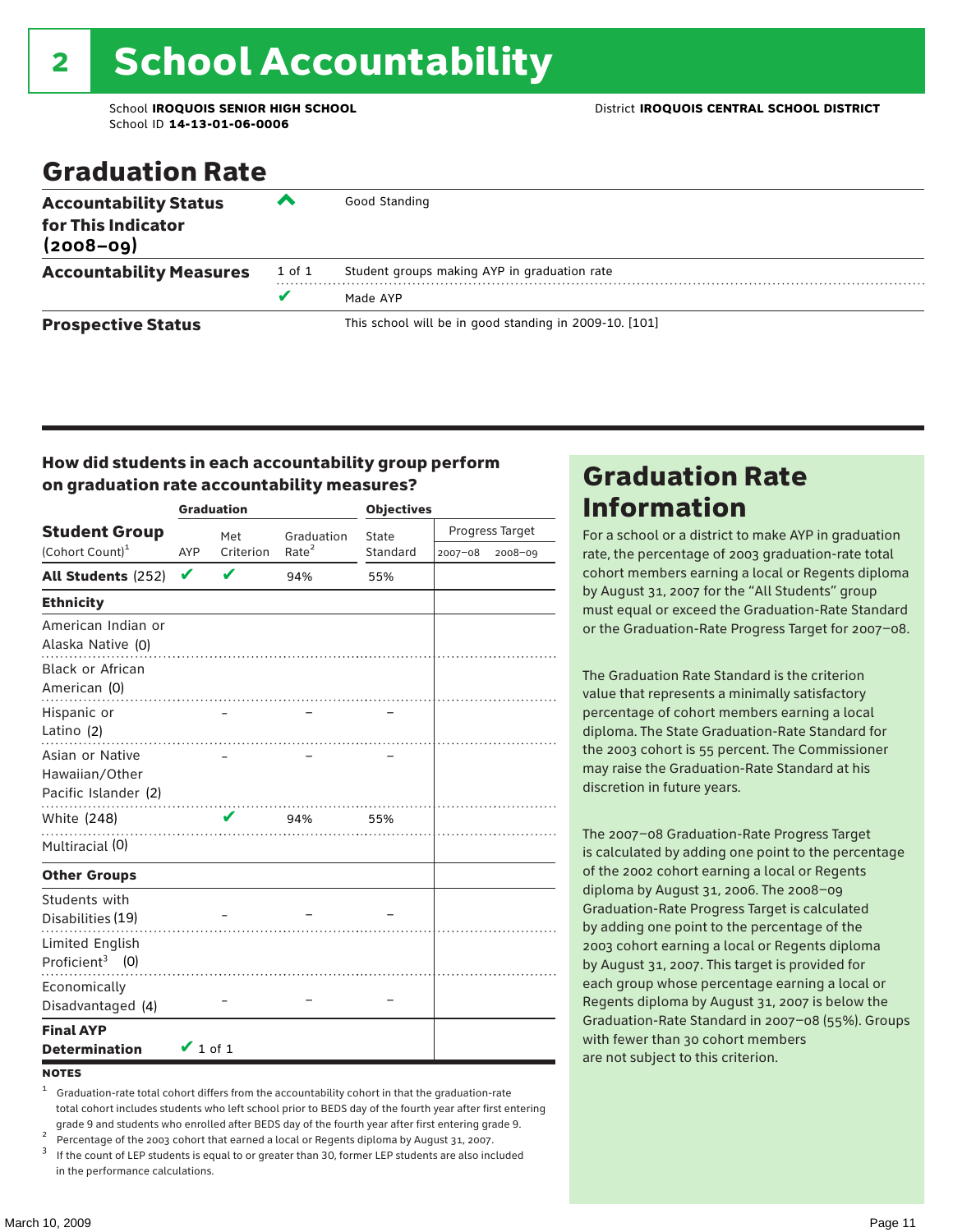### Summary of 2007–08 School Performance

Performance on the State assessments in English language arts, mathematics, and science at the elementary and middle levels is reported in terms of mean scores and the percentage of tested students scoring at or above Level 2, Level 3, and Level 4. Performance on the State assessments in ELA and mathematics at the secondary level is reported in terms of the percentage of students in a cohort scoring at these levels.

| <b>Secondary Level</b> |     | Percentage of students that<br>scored at or above Level 3 |      |  |  |  |  |
|------------------------|-----|-----------------------------------------------------------|------|--|--|--|--|
|                        | 0%  | 50%                                                       | 100% |  |  |  |  |
| English                | 96% |                                                           | 281  |  |  |  |  |
| <b>Mathematics</b>     | 98% |                                                           | 281  |  |  |  |  |

#### School **IROQUOIS SENIOR HIGH SCHOOL** District **IROQUOIS CENTRAL SCHOOL DISTRICT**

#### About the Performance Level Descriptors

#### Level 1: Not Meeting Learning Standards.

Student performance does not demonstrate an understanding of the content expected in the subject and grade level.

#### Level 2: Partially Meeting Learning Standards.

Student performance demonstrates a partial understanding of the content expected in the subject and grade level.

#### Level 3: Meeting Learning Standards.

Student performance demonstrates an understanding of the content expected in the subject and grade level.

#### Level 4: Meeting Learning Standards with Distinction.

Student performance demonstrates a thorough understanding of the content expected in the subject and grade level.

#### How are Need/Resource Capacity (N/RC) categories determined?

Districts are divided into high, average, and low need categories based on their ability to meet the special needs of their students with local resources. Districts in the high need category are subdivided into four categories based on enrollment size and, in some cases, number of students per square mile. More information about the categories can be found in the *Report to the Governor and the Legislature on the Educational Status of the State's Schools* at www.emsc.nysed.gov/irts.

#### What are Similar Schools?

In this section, this school's performance is compared with that of similar schools.

Within each N/RC category, the Department identifies Similar Schools: schools that serve similar students and have similar resources. Each school report card compares the school's performance with that of similar schools. The following factors are considered in grouping schools: a) the grade level served by the school and b) rates of student poverty and limited English proficiency. Student poverty levels are indicated by determining the percentage of children in each school who participate in the free-lunch program. By combining these factors, a measure of student need is created and used to place schools into relatively low (lowest quartile), relatively high (highest quartile), and typical (mid-range) groups.

#### This School's Similar Schools Group: **49**

All schools in this group are secondary level schools in school districts with average student needs in relation to district resource capacity.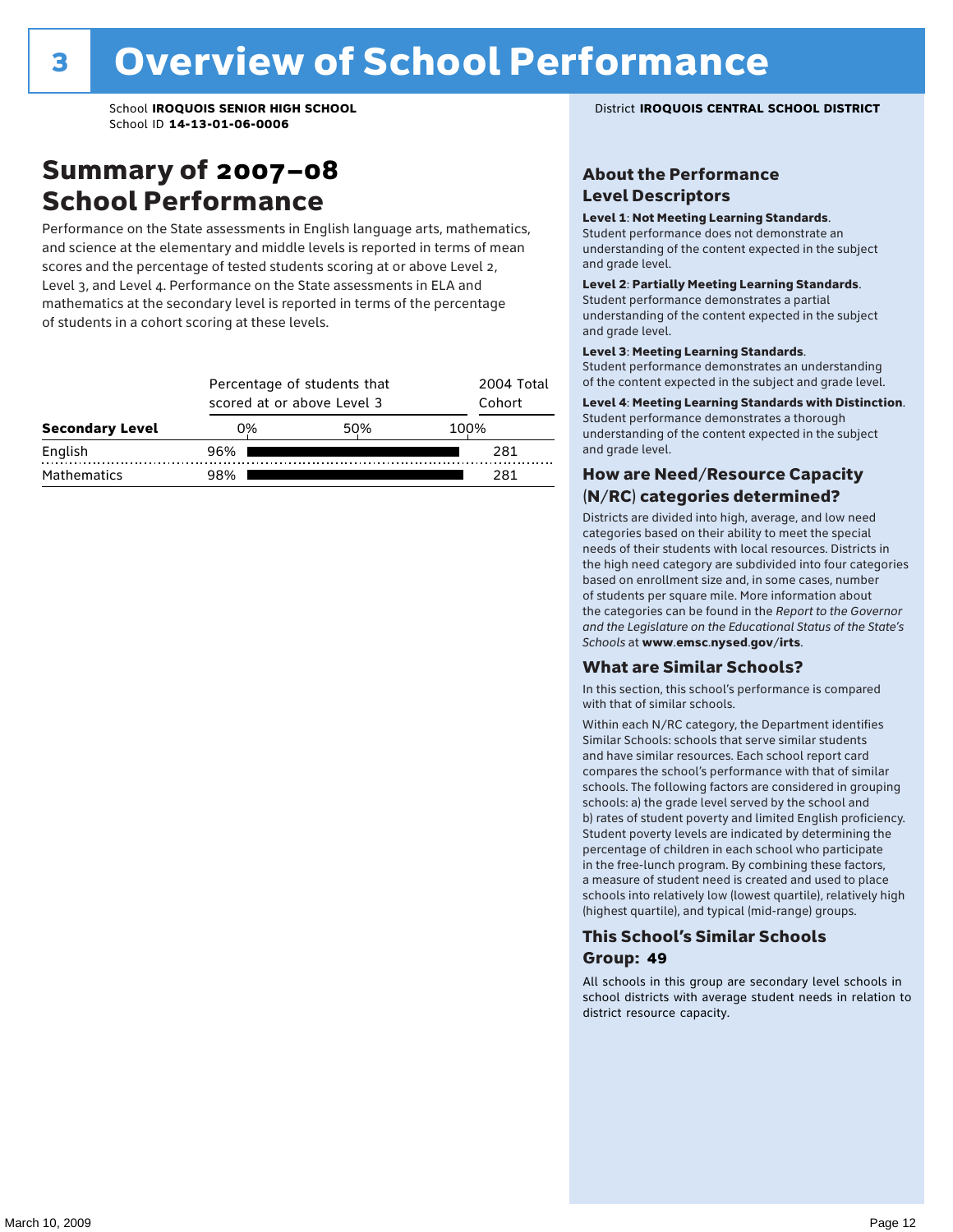# <sup>3</sup> Overview of School Performance

School ID **14-13-01-06-0006**

## **This School's Total Cohort\* Results in Secondary-Level English after Four Years of Instruction**

|                                             | <b>This School</b>              |         |         | <b>Similar Schools</b>          |         |                |  |
|---------------------------------------------|---------------------------------|---------|---------|---------------------------------|---------|----------------|--|
|                                             | Percentage scoring at level(s): |         |         | Percentage scoring at level(s): |         |                |  |
|                                             | $2 - 4$                         | $3 - 4$ | 4       | $2 - 4$                         | $3 - 4$ | $\overline{4}$ |  |
| 100%<br><b>1</b> 2004 Cohort<br>2003 Cohort | 98% 97%                         | 96% 96% | 62% 60% | 92% 92%                         | 90% 89% | 43% 45%        |  |

| <b>Results by</b>                 | 2004 Cohort |         |                                 |     |                | 2003 Cohort**                   |         |     |  |
|-----------------------------------|-------------|---------|---------------------------------|-----|----------------|---------------------------------|---------|-----|--|
|                                   | Number      |         | Percentage scoring at level(s): |     | Number         | Percentage scoring at level(s): |         |     |  |
| <b>Student Group</b>              | of Students | $2 - 4$ | $3 - 4$                         | 4   | of Students    | $2 - 4$                         | $3 - 4$ | 4   |  |
| <b>All Students</b>               | 281         | 98%     | 96%                             | 62% | 254            | 97%                             | 96%     | 60% |  |
| Female                            | 135         | 98%     | 97%                             | 71% | 116            | 96%                             | 95%     | 66% |  |
| Male                              | 146         | 97%     | 96%                             | 53% | 138            | 98%                             | 96%     | 55% |  |
| American Indian or Alaska Native  |             |         |                                 |     |                |                                 |         |     |  |
| <b>Black or African American</b>  |             |         |                                 |     |                |                                 |         |     |  |
| Hispanic or Latino                |             |         |                                 |     | 2              |                                 |         |     |  |
| Asian or Native Hawaiian/Other    |             |         |                                 |     |                |                                 |         |     |  |
| Pacific Islander                  |             |         |                                 |     | $\overline{2}$ |                                 |         |     |  |
| White                             | 279         |         |                                 |     | 250            |                                 |         |     |  |
| Multiracial                       |             |         |                                 |     |                |                                 |         |     |  |
| Small Group Totals                | 281         | 98%     | 96%                             | 62% | 254            | 97%                             | 96%     | 60% |  |
| General-Education Students        | 256         | 99%     | 99%                             | 67% | 234            | 100%                            | 100%    | 65% |  |
| <b>Students with Disabilities</b> | 25          | 80%     | 72%                             | 12% | 20             | 65%                             | 50%     | 0%  |  |
| English Proficient                | 281         | 98%     | 96%                             | 62% | 254            | 97%                             | 96%     | 60% |  |
| Limited English Proficient        |             |         |                                 |     |                |                                 |         |     |  |
| Economically Disadvantaged        | 18          | 94%     | 83%                             | 56% | 5              | 100%                            | 80%     | 0%  |  |
| Not Disadvantaged                 | 263         | 98%     | 97%                             | 62% | 249            | 97%                             | 96%     | 61% |  |
| Migrant                           |             |         |                                 |     |                |                                 |         |     |  |
| Not Migrant                       | 281         | 98%     | 96%                             | 62% |                |                                 |         |     |  |

**NOTES** 

The – symbol indicates that data for a group of students have been suppressed. If a group has fewer than five students,

data for that group and the next smallest group(s) are suppressed to protect the privacy of individual students.

| <b>Other</b>                                                               |                       | 2004 Cohort |                                        |                       |         | 2003 Cohort                            |   |  |  |  |
|----------------------------------------------------------------------------|-----------------------|-------------|----------------------------------------|-----------------------|---------|----------------------------------------|---|--|--|--|
| <b>Assessments</b>                                                         | Number<br>of Students | $2 - 4$     | Number scoring at level(s):<br>$3 - 4$ | Number<br>of Students | $2 - 4$ | Number scoring at level(s):<br>$3 - 4$ | 4 |  |  |  |
| New York State Alternate Assessment<br>(NYSAA): High School Equivalent *** |                       |             |                                        |                       |         |                                        |   |  |  |  |

\* A total cohort consists of all students who first entered Grade 9 in a particular year, and all ungraded students with disabilities who reached their seventeenth birthday in that year, and were enrolled in the school/district for five months. Students are excluded from the cohort if they transferred to another school district, nonpublic school, or criminal justice facility, or left the U.S. and its territories or died before the report date. Statewide total cohort also includes students who were enrolled for fewer than five months.

\*\* 2003 cohort data are those reported in the 2006-07 *Accountability and Overview Report*.

\*\*\* The majority of cohort members took an older version of the NYSAA, developed before 2007.